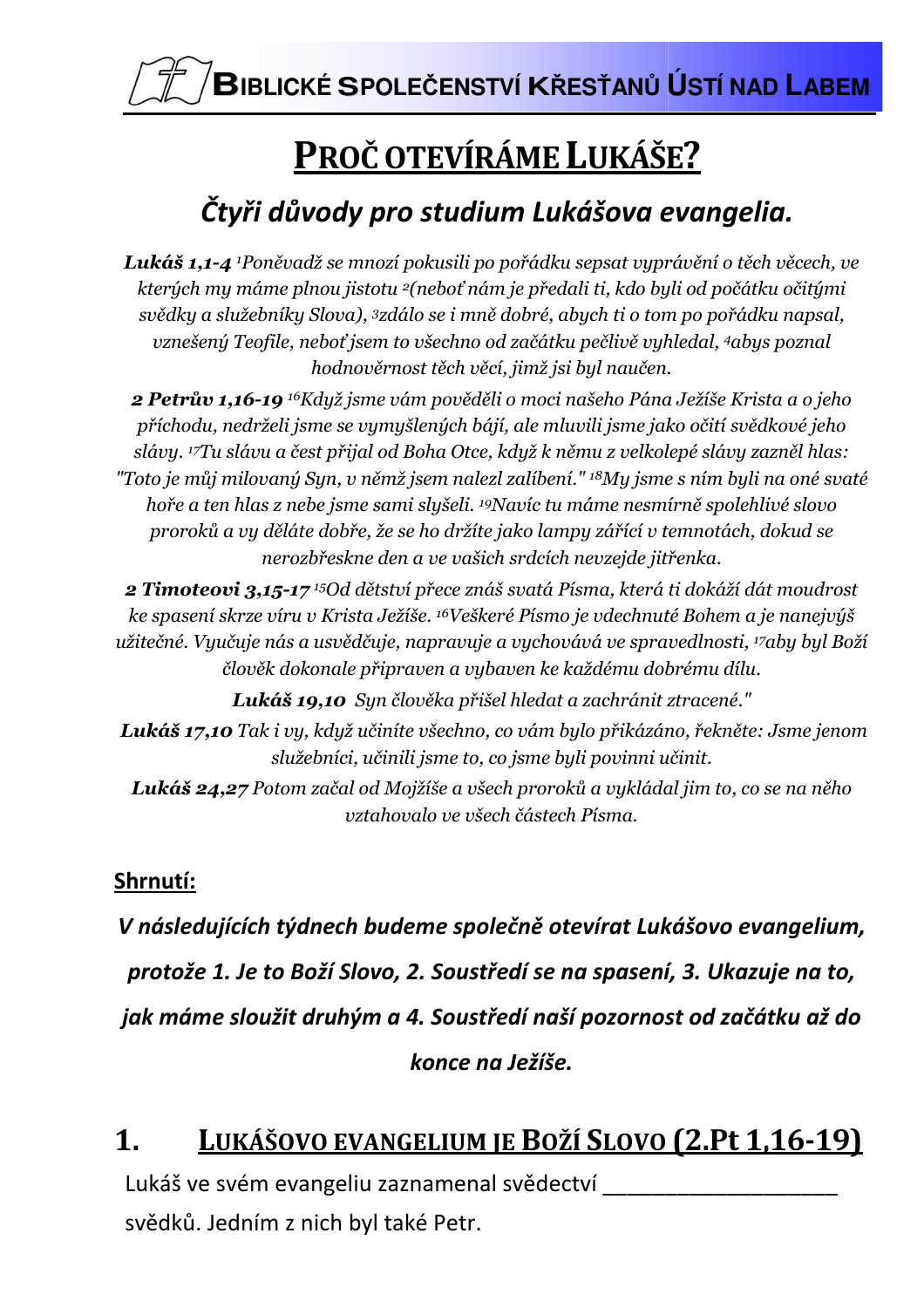Petr zdůrazňuje, že evangelium není vymyšlené, ani není založené na nějakých zvláštních zkušenostech, ale že můžeme mít naprostou jistotu, Děláme dobře, když se ho pevně držíme.

#### Biblické odkazy:

 $\mathcal{F}$   $\check{R}$  15,4; Lk 9,35; 2Pt 1,19; 2Tm 3,10-4,2

#### Další otázky:

☞ Jak se tvé přesvědčení, že Bible je Boží Slovo projevuje ve tvém každodenním životě? Nasloucháš každý den Bohu?

#### LUKÁŠ VEDE KE SPASENÍ A RŮSTU (Lk 1,4 a 19,10)  $2_{-}$

#### 1. Co zahynulo!

- Lidé kolem nás jsou na tom stejně.

#### 2. Ježíš hledá ztracené!

- Ježíš je ten, kdo je \_\_\_\_\_\_\_\_\_\_\_\_\_\_\_\_\_\_\_.
- On nás miloval jako a teprve potom jsme si my zamilovali Boha.

### 3. Ježíš přišel, aby spasil |

- On je ten, kdo nás

Celé nebe se \_\_\_\_\_\_\_\_\_\_\_\_\_\_\_\_\_\_\_\_\_ nad jedním hříšníkem, který činí pokání.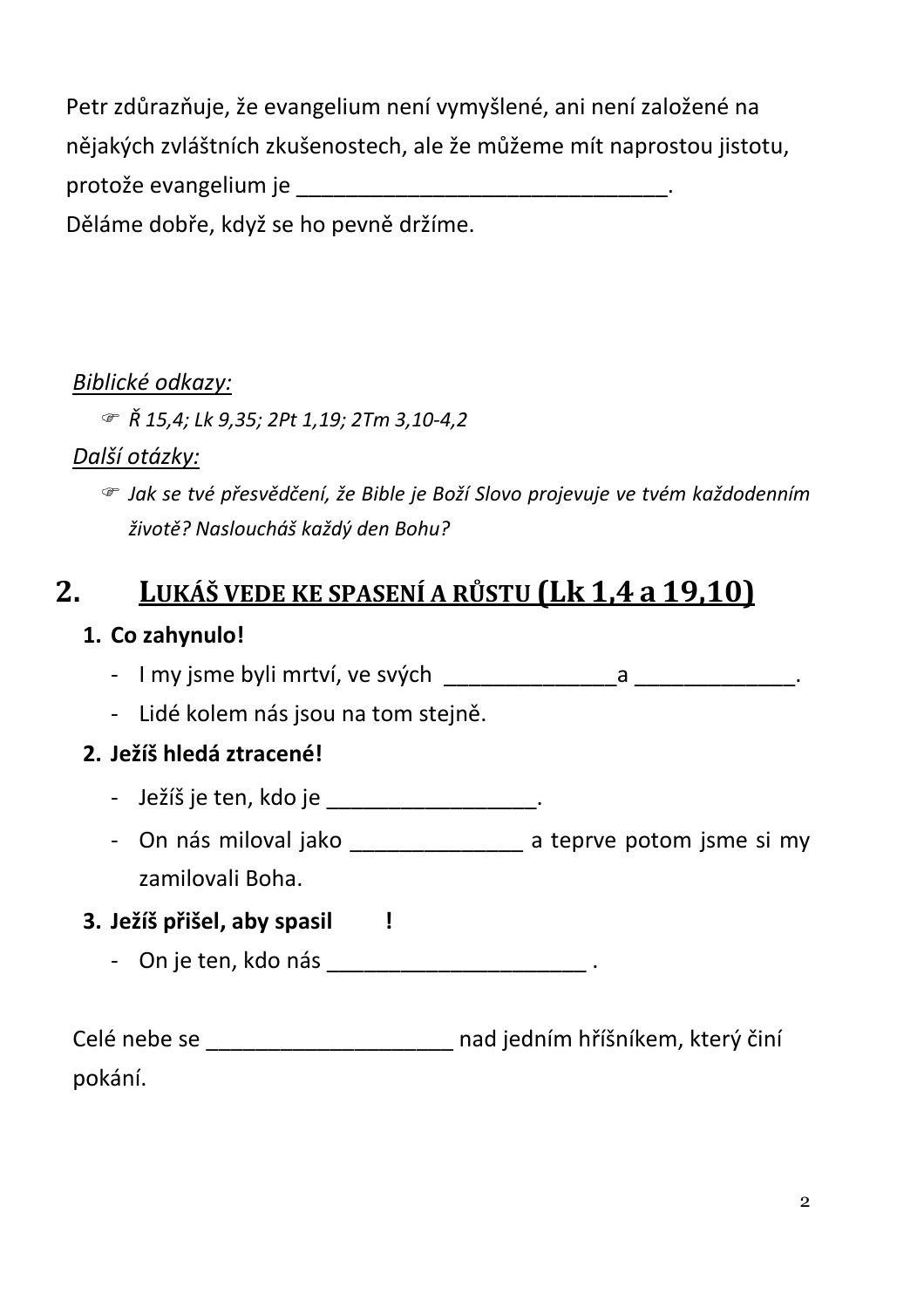#### Biblické odkazy:

 $\mathcal{F}$   $\check{R}$  5,8;  $\check{R}$  5,6; 1J 4,10; Lk 15

Další otázky:

S Jsi spasen skrze víru v Ježíše Krista? Raduješ se spolu s celým nebem ze spasení?

#### LUKÁŠ NÁS VEDE KE SLUŽBĚ DRUHÝM (Lk 17,10)  $\mathbf{3}$ .

Lukáš nám ukazuje, že jako křesťané jsme \_\_\_\_\_\_\_\_\_\_\_\_\_\_\_\_\_\_\_\_\_\_\_\_\_\_\_\_\_\_\_\_\_\_.

Na mnoha příkladech z Ježíšova života nám ukazuje, jak máme

Ježíš Kristus je v tom pro nás dokonalým \_\_\_\_\_\_\_\_\_\_\_\_\_\_\_\_\_\_\_\_\_\_\_\_.

Biblické odkazy:

**☞ Lk 10,27; Lk 10,37** 

Další otázky:

☞ Jak sloužíš svým bližním doma, v rodině, v práci, ...?

#### LUKÁŠ SOUSTŘEDÍ NAŠÍ POZORNOST NA JEŽÍŠE  $\boldsymbol{4}$

Hlavním tématem Božího Slova je hlavním tématem Božího Slova je

Abychom mohli sloužit svým bližním ke spasení a k duchovnímu růstu, potřebujeme trávit svůj čas u Ježíše. V tom je nám Lukášovo evangelium neocenitelným průvodcem.

Biblické odkazy:

*■ Lk 24,27; J 5,39; Lk 24,45-48* 

Další otázky:

The Jak čerpáš svou sílu od Pána Ježíše Krista? Sloužíš z Jeho síly nebo ze své  $vlastní?$